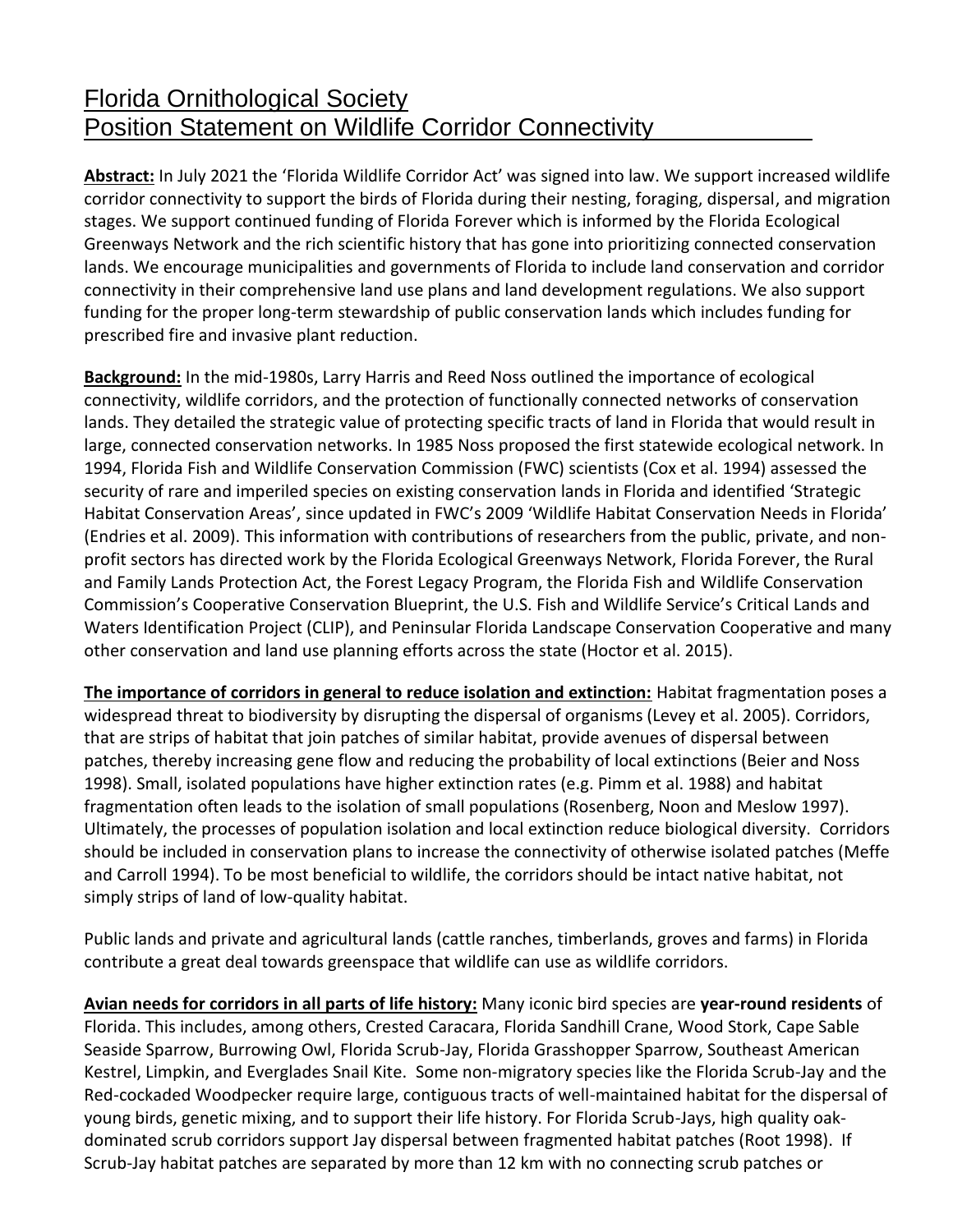corridors, populations are isolated and susceptible to extirpation (Woolfenden and Fitzpatrick 1996). Scrub-Jays that must disperse across longer distances are less successful at breeding or passing their genes on to further generations and subject to higher mortality (Coulon et al. 2010).

Wetlands in Florida, particularly the Everglades, are among the most important in North America for vast numbers of wading birds, especially colonially nesting species as herons, egrets, ibis, and Wood Storks. In the post-breeding season once nestlings fledge, many wading birds move from rookery areas to richer foraging areas using habitat corridors.

Many birds are **part-year residents** in Florida, including species that breed in Florida and winter elsewhere, including the Swallow-tailed Kite and Smooth-Billed Ani, or birds that winter in Florida like the American White Pelican and many shorebirds. Birds that spend part of their year in Florida use different habitat types at different times of year, as Swallow-tailed Kites that gather in large numbers at important Staging Areas (Millsap 1987) after dispersed breeding throughout Florida (Breeding Bird Atlas [https://myfwc.com/media/19627/bba\\_astk.pdf\)](https://myfwc.com/media/19627/bba_astk.pdf). The kites prefer wetlands during their breeding season and are associated with forest habitats in all seasons. Kites need connected forested corridors as they move between breeding and pre-migration staging areas in Florida. Even in their stopover sites in the Yucatan Peninsula, these birds have been shown to avoid disturbed areas and areas without vegetation (Zimmerman 2004).

Important waterfowl habitat is on major rivers such as the St. Johns and Kissimmee, natural lakes such as Lake Okeechobee and many smaller lakes, interior prairie wetlands, and in isolated coastal areas and estuaries. The Indian and Banana rivers provide important winter habitat for 200,000 to 300,000 lesser scaup (Ducks Unlimited, Florida website https://www.ducks.org/Florida). The St. Johns River Valley marshes and lakes provide winter and migration habitat for an additional 15,000 ducks on average. Substantial numbers of shorebirds use this region, particularly the Atlantic coast of Florida and the mudflats and beaches of the eastern Gulf Coast of Mexico. It is important to increase Wetland Reserve Program projects, conservation easements and private lands programs to protect these corridors.

Many birds are **migrants** through the state of Florida, either on the northbound and/or southbound passage. Birds need stopover sites that provide habitat for feeding and resting during migration between breeding and wintering grounds. Passerines need fruits and insects during migration. There are large flights of migrating hawks and other raptors that funnel through Florida each fall to their southern wintering grounds (floridakeyshawkwatch.com). Peregrine Falcons are counted in particularly high numbers as they traverse the Florida Keys (Lott 2006). These birds need areas to rest and forage on their passage.

Migrating birds often use river corridors and coastlines to aid in navigation. For instance, the St. John's River is an important corridor for migrating Spotted Sandpipers and the coastlines are important for many migrating shorebird species.

**Habitat changes and sea-level rise are potential threats to bird species:** On both coasts, cold-sensitive mangroves now occur northward of their former range, displacing salt marshes over the past few decades due, in part, to changes in climate exhibited by winters with few hard frosts (Cavanaugh et al. 2019). Coastal marsh habitats are home to tidal marsh birds like Saltmarsh Sparrow, Black Rail and American Black Duck. These species face a crisis of sea-level rise, urbanization, and other human impacts that degrade the narrow band of coastal habitat that they require, pushing many bird populations into steep decline (The Atlantic Coast Joint Venture [https://acjv.org/\)](https://acjv.org/). In Florida Bay, wading birds as spoonbills, egrets, and ibis